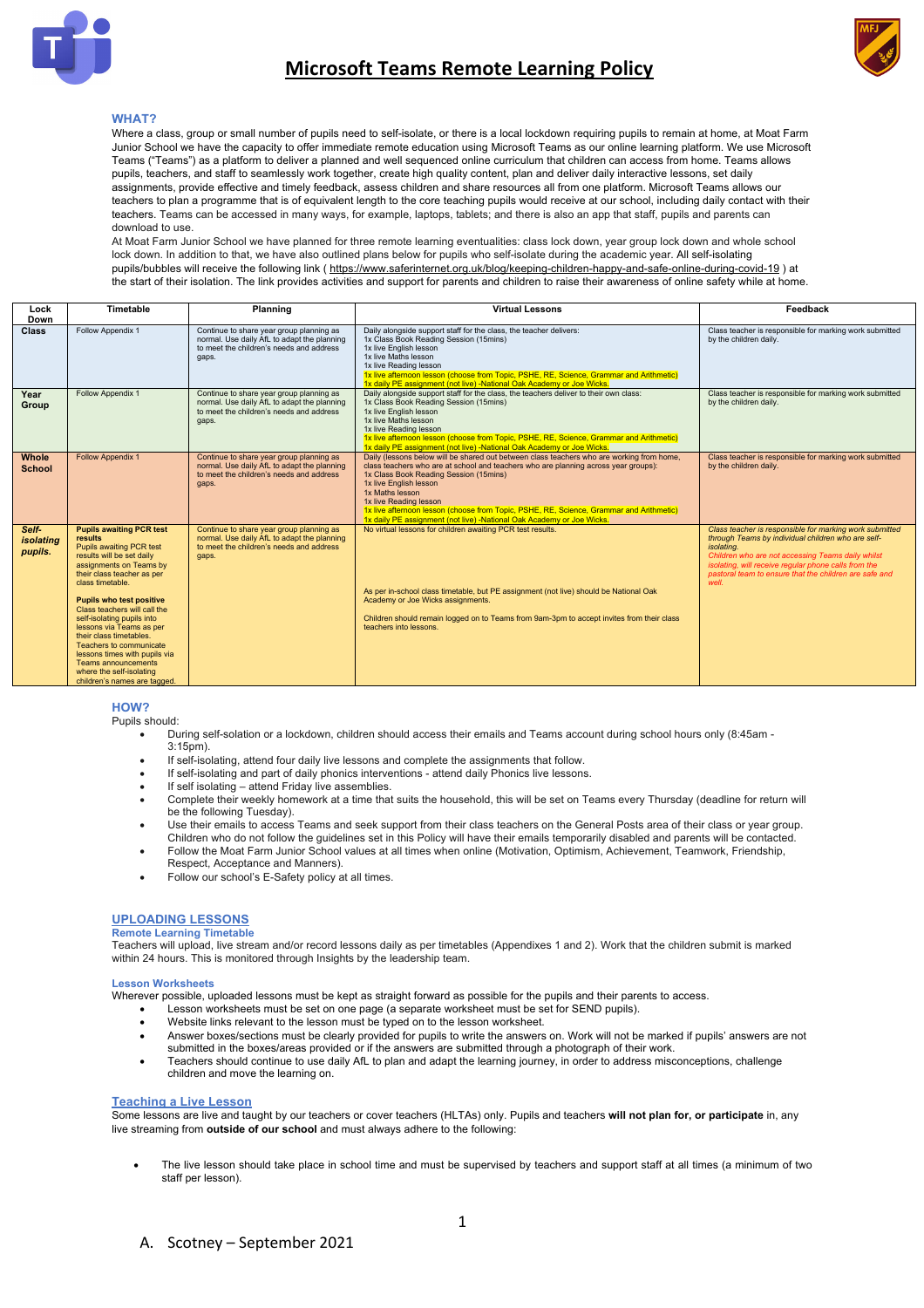

## **Microsoft Teams Remote Learning Policy**



- Invite SLT to all lessons (Lara Stone, Liz Shaw and Aline Scotney) so that lesson drop ins can still happen.
- Be sensitive to the needs of individual students, including deaf and disabled children, and children who may be sensitive to certain topics or issues that may arise during the livestream.
- Sit/stand against a neutral background.
- Teachers dress like they would for school.
- Double check that any other tabs they have open in their browser would be appropriate for a child to see, if they are sharing their screen. Use professional language.
- Teachers and support staff record all live lessons on Teams for safeguarding purposes.
- Teachers should be present in the lesson before the children join it and after the last child has left. To enable this, invites to lessons (meetings) are sent to the children ten minutes before the lesson starts.
- Invites to lessons are sent by the class teacher or member of staff leading the lesson.
- Parents and children are not permitted to use devices to record the live lessons, in any form, or to take photographs/screenshots. This includes uploading live lessons or images from the lessons on to any social media. If we become aware that this has happened, the child's Teams account will be deactivated for up to 48 hours.
- Teachers will remove children from live lessons if they, or adults with them, are persistently disruptive.
- If children are persistently disruptive after repeated warnings within live lesson class chats and/or class teams chats, the children's ability to post on the chats will be disabled for the duration of the lesson. If children continue to be disruptive once they are able to post again, their chat function may be disabled for up to 48 hours.

### **Role of the Support Staff in the Live Lesson**

During the live lesson, support staff should:

- Be present at the **start of the lesson** to welcome the children in and leave after the last child has left.
- Press **record** as the first child enters the class.
- Take the **register** (Appendix 3) after each lesson and email it at the end of the day to SMT.
- Use the register to **call the parents of children** who did not attend the previous lesson to encourage them to join in to the next one and/or find out if there are issues that we can help resolve in order for the children to join.
- Contribute to behaviour management by regularly **pinning** children to ensure that they are concentrating and participating in the lesson. • Support learning by continuously **praising** the children.
- Call the parents of any children, in between lessons, who do not attend the live lessons to offer support, assistance or encouragement to ensure the children attend daily. The calls will be made by the support member of staff who is working from home. Where classes<br>have been paired up, support staff who are at home will be requested to also call the paren up with. Therefore, the support member of staff in school must send the support staff at home a copy of the register after each lesson.

#### **Recording a lesson**

Teachers should try to find a quiet or private room or area record a lesson. When making a recording, teachers must:

- Sit against a neutral background.
- Dress like they would for school.
- Double check that any other tabs they have open in their browser would be appropriate for a child to see, if they're sharing their screen.
- Use professional language.

### **Children and parents must:**

- Be in a shared space in their house.
- Enter meeting with their microphone muted and only unmute when asked by the teacher. If a child would like to ask a question or make a comment, they should use the 'Raise a Hand' function and wait to for the teacher to ask them to speak.
- Be mindful that other children and teachers might see and hear what is in their house.
- Wear school uniform.
- Keep their camera turned on at all times.
- We always encourage parents to be present when children are using the internet and live lessons is no different. If parents do have any queries about the lesson, they should email teamsupport@moatfarm-jun.sandwell.sch.uk as the lesson is for the children and teachers to communicate only.

### **FEEDBACK on LEARNING**

### **Teachers (Remote Learning Only)**

Teachers are split into year group or subject teams to share out the marking, while Microsoft Teams is developed as our home learning platform. This is to ensure that children learning at home receive feedback promptly on the work that they complete and submit. During this period of transition, teachers will be required to participate in giving feedback to work that has and/or has not been set by them.

### **When giving feedback:**

- There is no requirement to tick or highlight correct/incorrect answers, simply praise children if all of the work is correct. If there are errors, pick one error to give feedback on and encourage the children to have ano
- If submitted work does not follow the instructions above (not written in answer boxes, submitted through a photograph, etc) teachers must feedback to the children explaining that the work will be marked once they have submitted it as requested.
- Work submitted by the children after the deadline set by teachers will not be marked.
- As parents/carers and children can now see staff's comments and posts on Teams, it is important that email picture settings only contain a school photo of the staff member or no image at all (initials only).

### **Support Staff**

Support staff are split into year group or subject teams to share out the marking, while Microsoft Teams is developed as our home learning platform. This is to ensure that children learning at home receive feedback promptly on the work that they complete and submit. During this period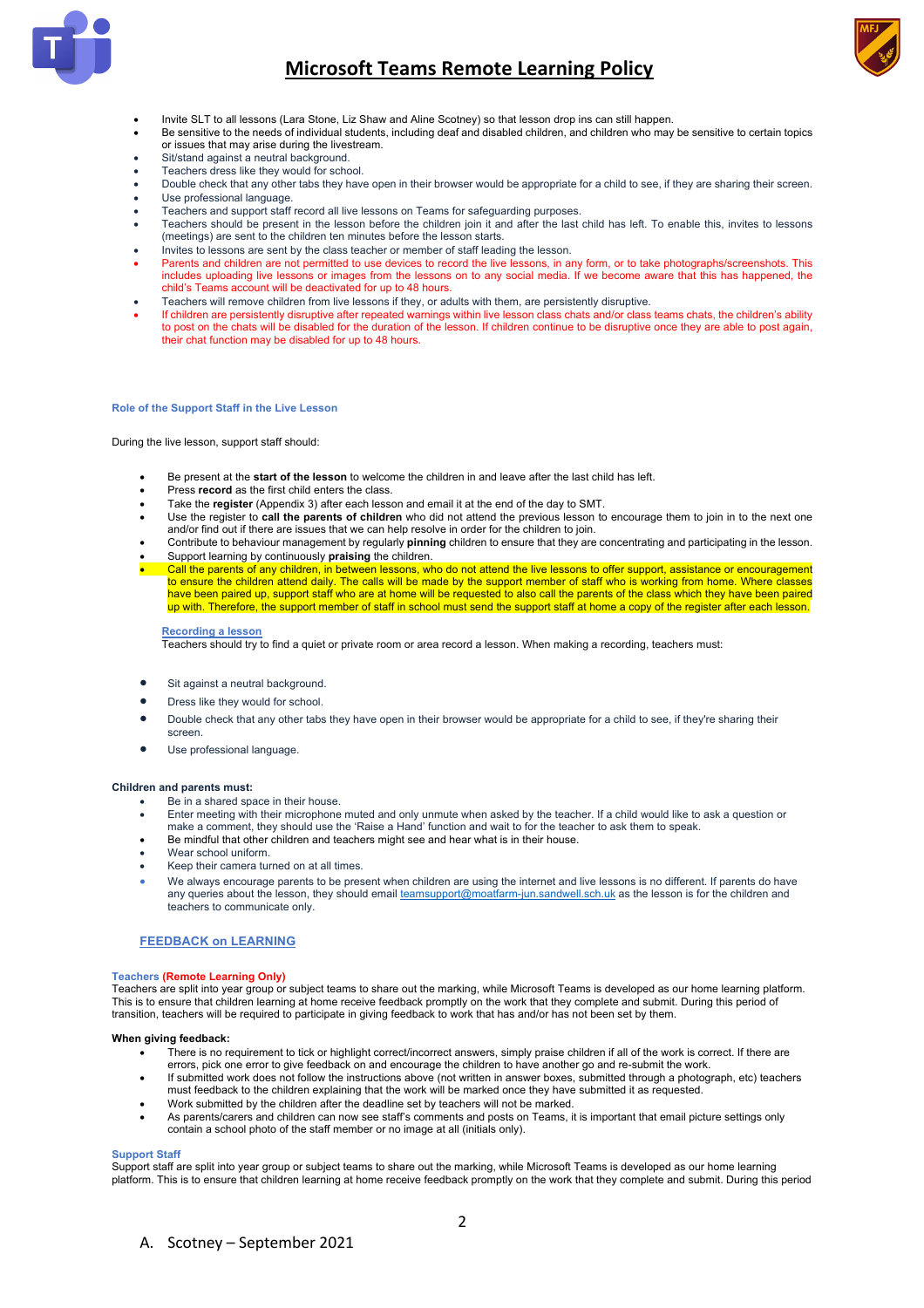

## **Microsoft Teams Remote Learning Policy**



of transition, support staff will be required to participate in giving feedback to work that may be from a different year group to the one they are currently working in. The feedback required from support staff differs from the expectations of marking from teachers. Support staff will be asked to mark work by providing encouragement and praise to the children who have completed their work correctly or mostly correctly.

### **When giving feedback:**

- There is no requirement to tick or highlight correct/incorrect answers, simply praise children if all or most of the work is correct.
- If a child has made a lot of errors, do not mark/return the work, teachers will provide a more detailed feedback to those children.
- As parents/carers and children can now see staff's comments and posts on Teams, it is important that email picture settings only contain a school photo of the staff member or no image at all (initials only).

#### **Communicating with Parents, Carers and Pupils**

It is important for our teachers, support staff and pupils to maintain professional practice as specified in the Code of Conduct. When communicating online with parents and pupils, staff should:

- Communicate within school hours as much as possible (or hours agreed with the school to suit the needs of staff).
- Communicate through the school channels approved by the senior leadership team (Teams Only).
- Use school email accounts (not personal ones).
- Use school devices over personal devices wherever possible (Teams app on staff's personal phones is permitted).
- Teachers and support staff should not share personal information.

• If a child is able to video call, voice call or send a message on Teams chat to a member of staff, decline/ignore and report this to a member of SLT.

### **Bullying or Abuse Online**

Parents should report any bullying or abuse that occurred online directly to teachers through Teams, or parents and carers can report directly by calling the school.

### **Reporting Concerns**

It is essential to have and communicate clear reporting routes so that children, teachers, parents and carers can raise any safeguarding concerns. Staff, parents and carers should report concerns as normal, following our Safeguarding Policy procedures.

### **Appendix 1**

n<sup>e</sup>i

### Year Group / Whole School Lockdown

Class Lockdown: Please see your class colour and follow that timetable for live lessons.

Whole School Lockdown: Whole year group follows the colour timetable their year is assigned to.

| Classes / Year          | 9:00                   | 9:30       | 10:00               | 10:30      | 11:00           | 11:30           | 12:00         | 1:00        | 1:30       | 2:00       | 2:30       | 3:00                   |
|-------------------------|------------------------|------------|---------------------|------------|-----------------|-----------------|---------------|-------------|------------|------------|------------|------------------------|
| Group                   |                        |            |                     |            |                 |                 |               |             |            |            |            |                        |
|                         |                        |            |                     |            |                 |                 |               |             |            |            |            |                        |
|                         |                        |            |                     |            |                 |                 |               |             |            |            |            |                        |
|                         |                        |            |                     |            |                 |                 |               |             |            |            |            |                        |
| <b>Blue</b>             | Lesson 1               | Lesson 1   | Lesson 2            | Lesson 2   | Phonics         | 1:1             |               | Lesson 3    | Lesson 3   | Lesson 4   | Lesson 4   | <b>Class Book</b>      |
|                         |                        | assignment |                     | assignment | (for identified |                 | Lunch /       |             | assignment |            | assignment |                        |
| $\overline{\mathbf{3}}$ |                        |            |                     |            | children only)  | Daily PE        | Complete      |             |            |            |            | <b>Teacher to read</b> |
|                         |                        |            |                     |            |                 |                 |               |             |            |            |            | class book 3-3:15      |
|                         |                        |            |                     |            |                 | assignments     | Work          |             |            |            |            |                        |
|                         |                        |            |                     |            |                 |                 |               |             |            |            |            |                        |
| Green                   | <b>Class Book</b>      | Lesson 1   | Lesson 1            | Lesson 2   | Lesson 2        | Phonics         |               | 1:1         | Lesson 3   | Lesson 3   | Lesson 4   | Lesson 4               |
|                         |                        |            | assignment          |            | assignment      | (for identified | Lunch/Complet |             |            | assignment |            | assignment             |
|                         |                        |            |                     |            |                 |                 |               |             |            |            |            |                        |
| 5                       | <b>Teacher to read</b> |            |                     |            |                 | children only)  | e Work        | Daily PE    |            |            |            |                        |
|                         | class book 9-9:15      |            |                     |            |                 |                 |               | assignments |            |            |            |                        |
| Red                     | Lesson 1               | Lesson 1   | Lesson <sub>2</sub> | Lesson 2   | <b>Phonics</b>  | 1:1             |               | Lesson 3    | Lesson 3   | Lesson 4   | Lesson 4   | <b>Class Book</b>      |
|                         |                        | assignment |                     | assignment | (for identified |                 | Lunch /       |             | assignment |            | assignment |                        |
|                         |                        |            |                     |            |                 | Daily PE        |               |             |            |            |            | <b>Teacher to read</b> |
| $\overline{4}$          |                        |            |                     |            | children only)  |                 | Complete      |             |            |            |            |                        |
|                         |                        |            |                     |            |                 | assignments     | Work          |             |            |            |            | class book 3-3:15      |
|                         |                        |            |                     |            |                 |                 |               |             |            |            |            |                        |
| Yellow                  | <b>Class Book</b>      | Lesson 1   | Lesson 1            | Lesson 2   | Lesson 2        | <b>Phonics</b>  |               | 1:1         | Lesson 3   | Lesson 3   | Lesson 4   | Lesson 4               |
|                         |                        |            | assignment          |            | assignment      | for identified  | Lunch /       |             |            | assignment |            | assignment             |
|                         | <b>Teacher to read</b> |            |                     |            |                 |                 |               |             |            |            |            |                        |
| 6                       |                        |            |                     |            |                 | children only)  | Complete      | Daily PE    |            |            |            |                        |
|                         | class book 9-9:15      |            |                     |            |                 |                 | Work          | assignment  |            |            |            |                        |
|                         |                        |            |                     |            |                 |                 |               |             |            |            |            |                        |

Please note that on the last day of live lessons before the children return, there will be a virtual assembly led by a member of SMT. Time TBC.

### **Appendix 2**

| Different types of Lessons Provided on Microsoft Teams Throughout Lockdowns |                                                                                             |  |  |  |  |  |  |  |  |
|-----------------------------------------------------------------------------|---------------------------------------------------------------------------------------------|--|--|--|--|--|--|--|--|
| Live lessons                                                                | Teachers provide 4 daily live lessons to their class. This can then be followed up by an    |  |  |  |  |  |  |  |  |
|                                                                             | assignment or a quiz.                                                                       |  |  |  |  |  |  |  |  |
| <b>Pre-recorded</b>                                                         | Lessons that are not live can be taught by pre-recorded videos that the teachers can share  |  |  |  |  |  |  |  |  |
| <b>Lessons</b>                                                              | via email to their class. This can then be followed up by an assignment or quiz.            |  |  |  |  |  |  |  |  |
| <b>Assignments</b>                                                          | Assignments are set so that the children can complete work and submit it to the teachers to |  |  |  |  |  |  |  |  |
|                                                                             | mark, assess and plan the following day's lessons accordingly.                              |  |  |  |  |  |  |  |  |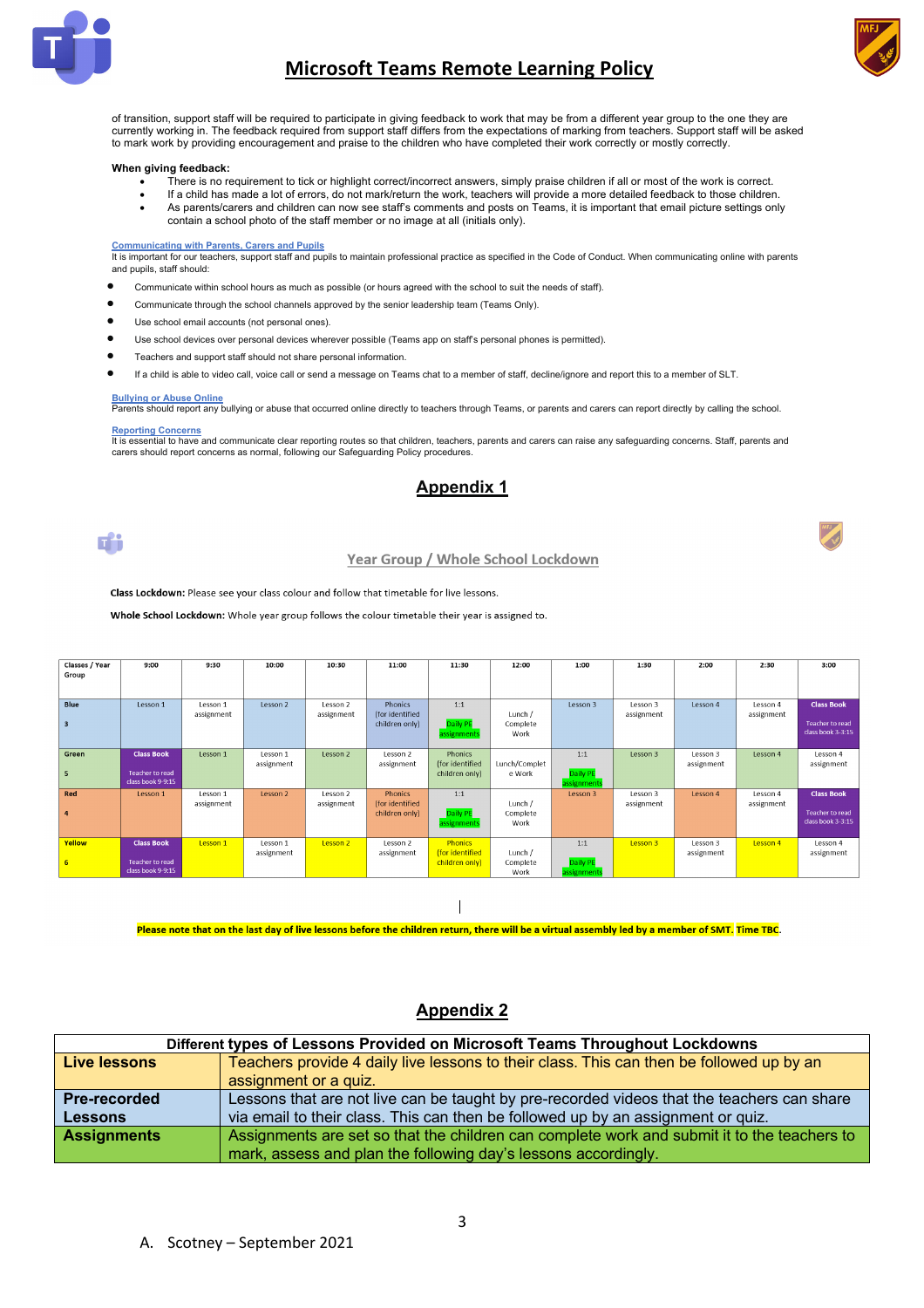



| <b>Quizzes</b> | Quizzes are set so that the children can complete work and submit it to the teachers to |
|----------------|-----------------------------------------------------------------------------------------|
|                | mark, assess and plan the following day's lessons accordingly.                          |

## **Appendix 3**



## **CLASS LOCKDOWN ATTENDACE**

### (Add class name here) Home Learning - (Add w/b date here)

| Legal Surname                                                    | Forename | 21/09 |  | 22/09 |  | 23/09 |  | 24/09 |  | 25/09 |  |
|------------------------------------------------------------------|----------|-------|--|-------|--|-------|--|-------|--|-------|--|
|                                                                  |          |       |  |       |  |       |  |       |  |       |  |
|                                                                  |          |       |  |       |  |       |  |       |  |       |  |
|                                                                  |          |       |  |       |  |       |  |       |  |       |  |
|                                                                  |          |       |  |       |  |       |  |       |  |       |  |
|                                                                  |          |       |  |       |  |       |  |       |  |       |  |
|                                                                  |          |       |  |       |  |       |  |       |  |       |  |
|                                                                  |          |       |  |       |  |       |  |       |  |       |  |
|                                                                  |          |       |  |       |  |       |  |       |  |       |  |
|                                                                  |          |       |  |       |  |       |  |       |  |       |  |
|                                                                  |          |       |  |       |  |       |  |       |  |       |  |
|                                                                  |          |       |  |       |  |       |  |       |  |       |  |
|                                                                  |          |       |  |       |  |       |  |       |  |       |  |
|                                                                  |          |       |  |       |  |       |  |       |  |       |  |
|                                                                  |          |       |  |       |  |       |  |       |  |       |  |
|                                                                  |          |       |  |       |  |       |  |       |  |       |  |
|                                                                  |          |       |  |       |  |       |  |       |  |       |  |
|                                                                  |          |       |  |       |  |       |  |       |  |       |  |
|                                                                  |          |       |  |       |  |       |  |       |  |       |  |
|                                                                  |          |       |  |       |  |       |  |       |  |       |  |
|                                                                  |          |       |  |       |  |       |  |       |  |       |  |
|                                                                  |          |       |  |       |  |       |  |       |  |       |  |
|                                                                  |          |       |  |       |  |       |  |       |  |       |  |
|                                                                  |          |       |  |       |  |       |  |       |  |       |  |
|                                                                  |          |       |  |       |  |       |  |       |  |       |  |
|                                                                  |          |       |  |       |  |       |  |       |  |       |  |
|                                                                  |          |       |  |       |  |       |  |       |  |       |  |
|                                                                  |          |       |  |       |  |       |  |       |  |       |  |
|                                                                  |          |       |  |       |  |       |  |       |  |       |  |
|                                                                  |          |       |  |       |  |       |  |       |  |       |  |
|                                                                  |          |       |  |       |  |       |  |       |  |       |  |
|                                                                  |          |       |  |       |  |       |  |       |  |       |  |
| Percentage of children who attended at least one<br>live lesson. |          |       |  |       |  |       |  |       |  |       |  |
|                                                                  |          |       |  |       |  |       |  |       |  |       |  |

Green - pupil attends a live lesson.

 $\overline{1}$ 

Red – pupil is expected to attend the live lesson but does not (this then needs to be followed up with a telephone call by the support staff member).